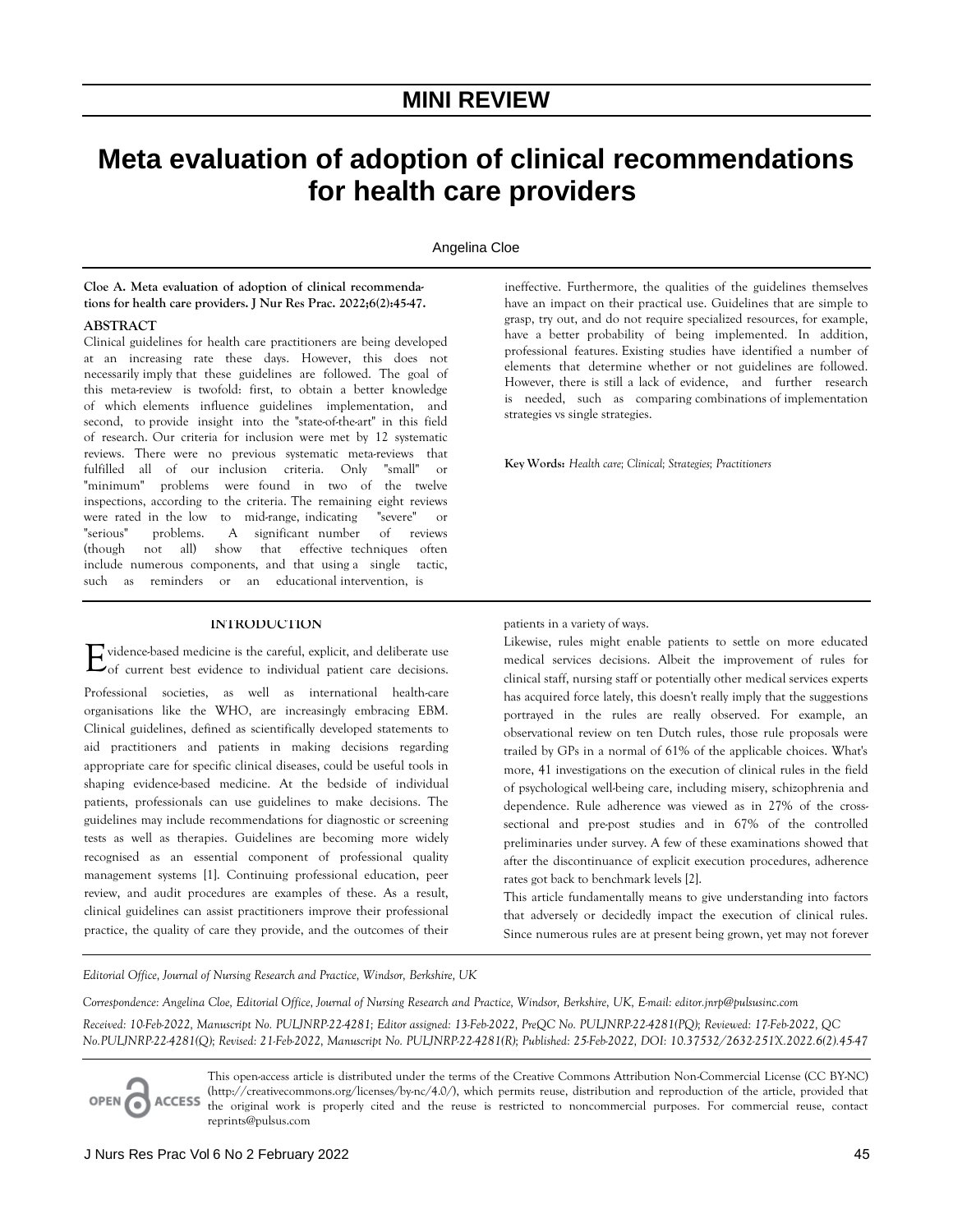#### **Cloe A.**

be effectively executed, this is a significant theme. A second point of this efficient meta-survey is to reveal insight into the "best in class" in regards to explore inside this field. Meta-surveys specifically are proper for depicting whether the current proof base is finished or inadequate, since proof from applicable past orderly audits or metasurveys is blended. The justification for including just deliberate surveys or meta-audits is on the grounds that this sort of examination for the most part gives more proof than discrete exact investigations [3].

To observe pertinent distributions, we fostered a pursuit procedure in participation with an accomplished curator. The pursuit procedure was grown first for PubMed, to be adjusted later to look through different information bases (with no time span restriction). All searches were executed in November 2006. The references coming about because of the ventures were entered in Reference Manager and inside this program copies were eliminated. At the point when the first and the subsequent analyst disagreed in this stage on incorporation or rejection (starting conflict existed in this stage for just two distributions), understanding was reached based on conversation between the two commentators. At last, twelve audit studies, all showed, seemed, by all accounts, to be qualified for incorporation. One of these surveys was depicted in two distributions.

The audits included had shifting targets: some expected to plan the achievement and disappointment factors or the best execution techniques; others zeroed in basically on diagramming the impacts of clinical rules. In these cases, laying out which variables had impacted effective execution was not the essential concentration, albeit the audits gave important data in such manner [4]. There is additionally restricted cross-over in the subjects to which the rules relate. For example, the rules in the survey had a fairly restricted concentration and depicted suggestions for the utilization of anti-microbials. In like manner, the audits managed a particular subject, viz. the treatment of pneumonia and tension ulcers individually. Different surveys had a more extensive concentration and concerned various rules on preventive or therapeudic medicines and different sicknesses [5]. In many occasions, the primary objective gatherings of the rules have all the earmarks of being doctors. Most of survey studies don't expressly state who the principle target bunches are, or regardless of whether the clinical rules are mono-disciplinary or multi-disciplinary.

Other persuasive rule qualities are additionally portrayed, albeit not so regularly as the variable "intricacy of the rule". For example, the audit inferred that adherence to confirm based rules gives off an impression of being higher than is the situation for rules without a reasonable logical base. What's more, when rules are created by the objective gathering (all things considered attendants) and specialists, this improves the opportunity of fruitful execution. Nonetheless, keep up with that the discoveries are problematic as to whether rules that are created by end clients (among others) are all the more frequently utilized. For other not regularly portrayed powerful rule attributes. In deciphering the outcomes, it ought to anyway be considered that all audits portraying the impact of rule attributes have a generally low systemic score (4.5 or lower) on the Quality Assessment Checklist for Reviews [6].

This suggests a high probability of "broad" or "major" blemishes in the outcomes and ends. The most often explored rule trademark concerns "intricacy". A few of the orderly surveys remembered for our

meta-audit demonstrated that when a rule can be somewhat effectively perceived and tested, the opportunity is more noteworthy that the rule will be utilized [7]. It is significant subsequently for rule designers to consider the intricacy of the rules. Especially for engineers of multi-disciplinary rules coordinated at a few objective gatherings with differing instructive levels and foundations (for example doctors, medical caretakers, patients), it is a test to portray suggestions that are justifiable and usable for all target gatherings [8]. The finding in the including the designated experts currently in the improvement stage upgrades the opportunity of fruitful execution, might be pertinent for rule engineers also. Unmistakable gatherings like the WHO Advisory Committee on Health Research and the AGREE Collaboration likewise suggest that bunches that foster rules ought to be extensively formed and incorporate all important wellbeing experts. Moreover, inclusion of the objective gathering might infer that the rule is first being tried by and by before huge scope execution happens. All things considered, affirm that discoveries are not consistent all of the time as to whether rules that are created by end clients (among others) are all the more regularly utilized. Future examination should give more understanding into this issue [9].

Likewise, natural qualities impact the execution of rules. For instance, support by friends or bosses in adhering to the rules, and adequate staff and time have all the earmarks of being significant for rule execution. Nonetheless, concerning ecological attributes, and furthermore with respect to patients' and experts' qualities, existing efficient audits need strategic meticulousness, and hidden essential examination regularly centers around rather heterogeneous rule subjects and target gatherings. This hampers proof based ends. Future sound systemic exploration in regards to these sorts of qualities is in this way suggested [10].

#### **CONCLUSION**

 As a result, we've come to the conclusion that numerous ways for adopting guidelines are more effective than single ones. We noted in the introduction that guidelines are increasingly being seen as part of comprehensive quality systems, with guidelines frequently being combined with educational activities, audits, and other quality improvement actions. The finding that several solutions appear to be the most effective is consistent with the comprehensive nature of today's quality management systems.

However, academics working on guidelines should be mindful that more well-designed empirical research into alternative implementation strategies is still needed in this field. This will allow us to make more precise comments about the effectiveness of multifaceted methods in adopting clinical guidelines when compared to specific single tactics.

A restriction of this meta-survey is that our quest for possibly qualified distributions stopped in November 2006. Breaking down and incorporating the consequences of past surveys are tedious methodology, and in this manner a stretch of time between the quests and the accommodation to a diary can't be kept away from. Nonetheless, to be certain that we didn't miss important data from extremely ongoing papers, we played out an extra inquiry in PubMed from November 2006 to February 2008, not long before accommodation. This brought about two extra distributions meeting